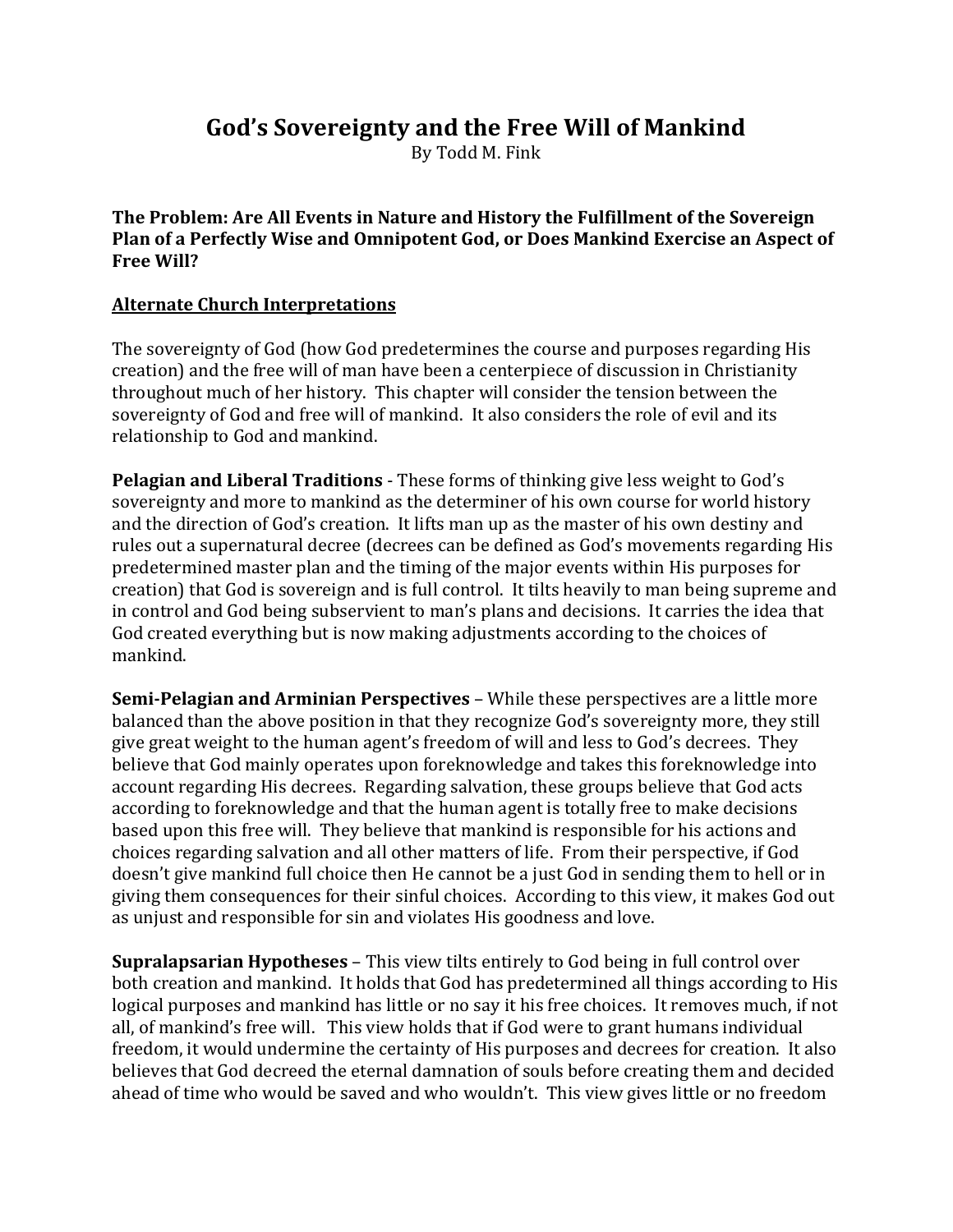to the human agent in regards to salvation and human choice in general. It tilts heavily towards the belief that mankind is more like a puppet marching in order to God's predetermined plans rather than a being with a free will. Those who hold part are all of this view are theologians like; Martin Luther, John Calvin, Modern Dutch Reformed theology and others.

The main passage that is used for Supralapsarianism or more commonly known as Calvinism (which believes that God predetermines who will be saved before they are created and only calls those He has predetermined to salvation and then sends the rest to hell as He has predetermined them to damnation) is Romans chapters 9-11. These chapters, however, seem to be speaking about God's big decrees and plans regarding the nation of Israel and not lesser decrees for each person or individual that has ever lived. We'll talk about God's big and smaller decrees later. Pages 295-297 **Barthian Neoorthodoxy** – Karl Barth took the views of Supralapsarianism and claimed to purify them. His view holds a kind of double predestination beginning with Christ as both rejected regarding sin and elected regarding salvation. His intent was to replace the absolute decree regarding God's predestination of souls held by Augustine and Calvin and replace it with a more dynamic decree like that of Christ. So in summary, God has both rejected and elected each one for salvation, so both aspects are true at the same time, and it depends on the choice of each person as to which applies to him or not.

**The Infralapsarian of Some Fathers, Medieval Authorities, Reformers, and Many Evangelicals** – While many of the early church fathers stressed the role of free will for the human agent, other fathers and medieval reformers like Anselm and Aquinas, some later reformers like Melanchthon and then many Orthodox Evangelicals like Charles Hodge, J. I. Packer, and Carl Henry, believe that God has decreed some things unconditionally (or in other words, with absoluteness so as to leave no room for change within them by any being or human agent), and other things like salvation, marriage, careers and etc. as conditionally (or in other words, as giving freedom of will to the human agent to act as they choose). Within this view is a balance of both absolute control of some aspects of creation by God and the free exercise of mankind's free will within other aspects. Here's a quote by Anselm of Canterbury that sums up some of the thinking regarding this group of theologians, "Remove grace, and you have nothing whereby to be saved. Remove free will and you have nothing that could be saved."

While much of the discussion of God's sovereignty and mankind's free will have centered on salvation (with Calvinism and Arminianism as the two opposing views), this chapter deals with the even bigger picture of God's sovereignty and mankind's free will regarding all issues of God's creation.

Following is a helpful statement regarding the tension between the sovereignty of God and the free will of created beings:

The issues involved are God's eternal decrees and man's will – how can the one be affirmed without denying the other. If one argues for God's predetermination of mankind's fate, this tends to deny mankind's free will and threatens to make God responsible for sin. On the other hand, if one argues for the freedom of mankind's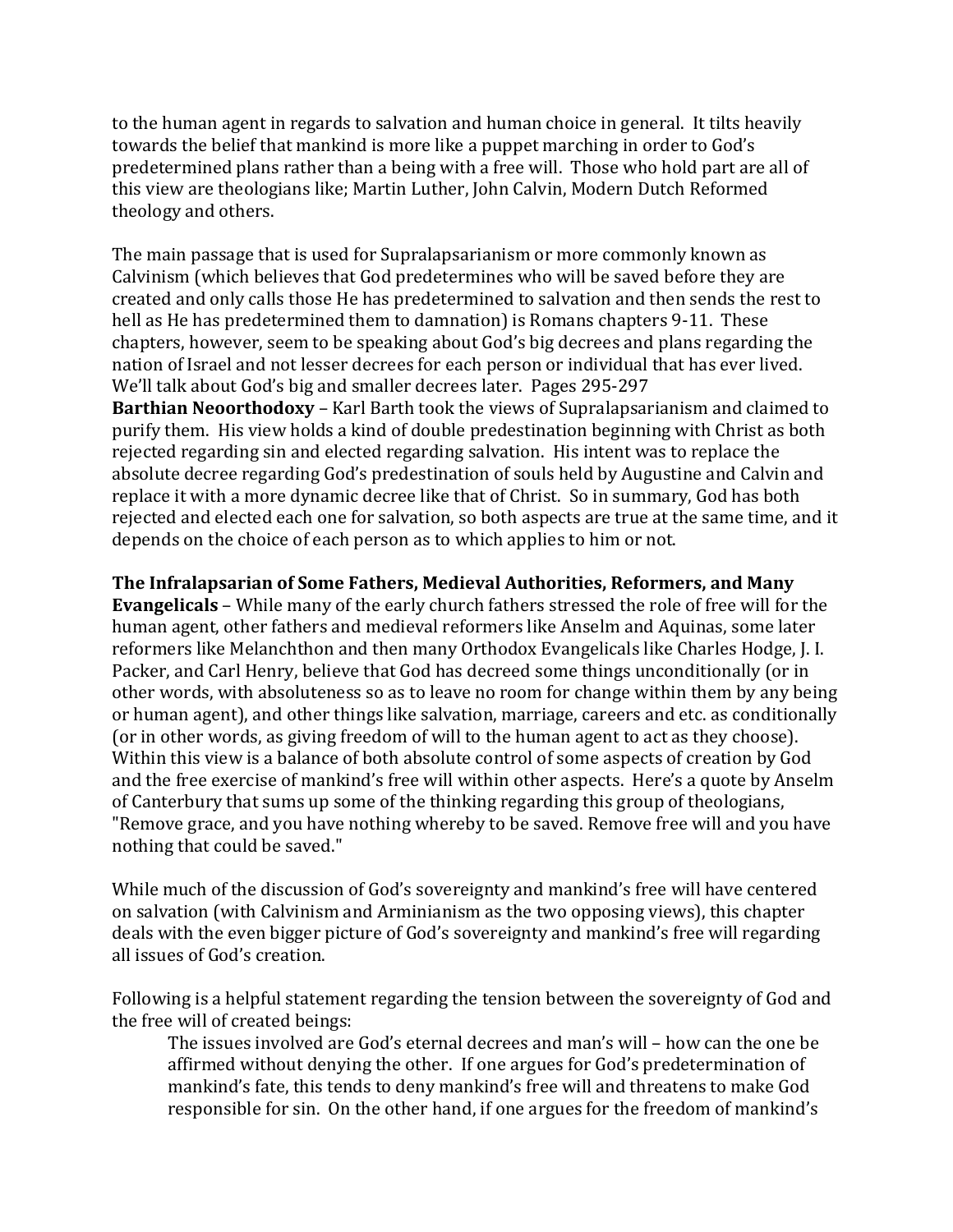will, thus making man responsible for sin, this can threaten the sovereignty and power of God since his decrees then are contingent upon mankind's decisions.<sup>1</sup>

The question is a good one and deserves careful consideration. Both sides of the tension are seen in Scripture, and I believe both can be true at the same time. It's not necessarily a one or the other reality. Following I would offer the balanced view, I see in Scripture.

A good illustration of this view would be that of a wide river. God has determined the banks of each side of the river and maintains absolute control over the course and flow of it, yet within the banks of the river is water which can move about with a certain amount of freedom. The banks of the river represent the big decrees of God. The big decrees are represented as the banks of the river and would be such things like; the creation of the heavens and the earth, the master plan or course of God's plan for His creation, the creation of all created beings with a free will to choose between right and wrong (Garden of Eden), the great flood, choosing of Abraham and the nation of Israel as a tool to speak to the whole world, the giving of the Law, Christ as Savior, the Church and the current Church Age, Christ' second coming, the Millennial (1,000 year) reign of Christ from Jerusalem, the destruction of the current heavens and earth at the end of the of the Millennial Reign, the creation of the new heavens and earth, heaven, hell and eternity. The water within the banks are represented by us as created beings with the free choices we make that involve things like; salvation, marriage, careers, everyday decisions, etc. God allows the water (humans, angels, and demons) within the banks to have a certain amount of freedom, but they cannot affect the outcome of His master plan represented as the banks of the river and its course. In this view, God maintains control over the banks of the river but allows the water within the banks to have a certain amount of freedom. However, God even uses His foreknowledge as to how the water (created beings) are going to act and takes that into account regarding His big decrees (banks of the river). This is why at different points in Scripture we see humans acting in perfect accord with God's main decrees (Noah, Abraham, Isaac, Jacob (and Esau), Moses, David, Christ (when the fullness of time had come Christ was born with perfect timing in God's plan for world history and salvation), the birth of the Church, and future events like the Anti-Christ and future prophecies.

My position leans towards infralapsarianism (current view being discussed) which affirms what I believe the Bible teaches. It is a balanced approach that grants the reality of God's absolute sovereignty in the big issues decreed and yet gives created beings a free will to choose as they please regarding smaller, individual issues like salvation (however in salvation God does grant everyone all the grace necessary and even draws all people regarding salvation so that everyone is without excuse for not receiving Him, Rom. 1:18-20, 2:1) marriage, careers personal choices, everyday choices, etc. However, even in the smaller choices of human life God will lead and guide us if asked. In addition, God even takes into account His foreknowledge of all the decisions of mankind's free will so that everything works out and harmonizes with His perfect plan for His creation so that there are no surprises to God regarding the fulfillment of His master plan for creation.

Regarding evil, I believe that evil is simply a reality that exists as a result of any being possessing a free will. The possibility of evil has always existed long before God created the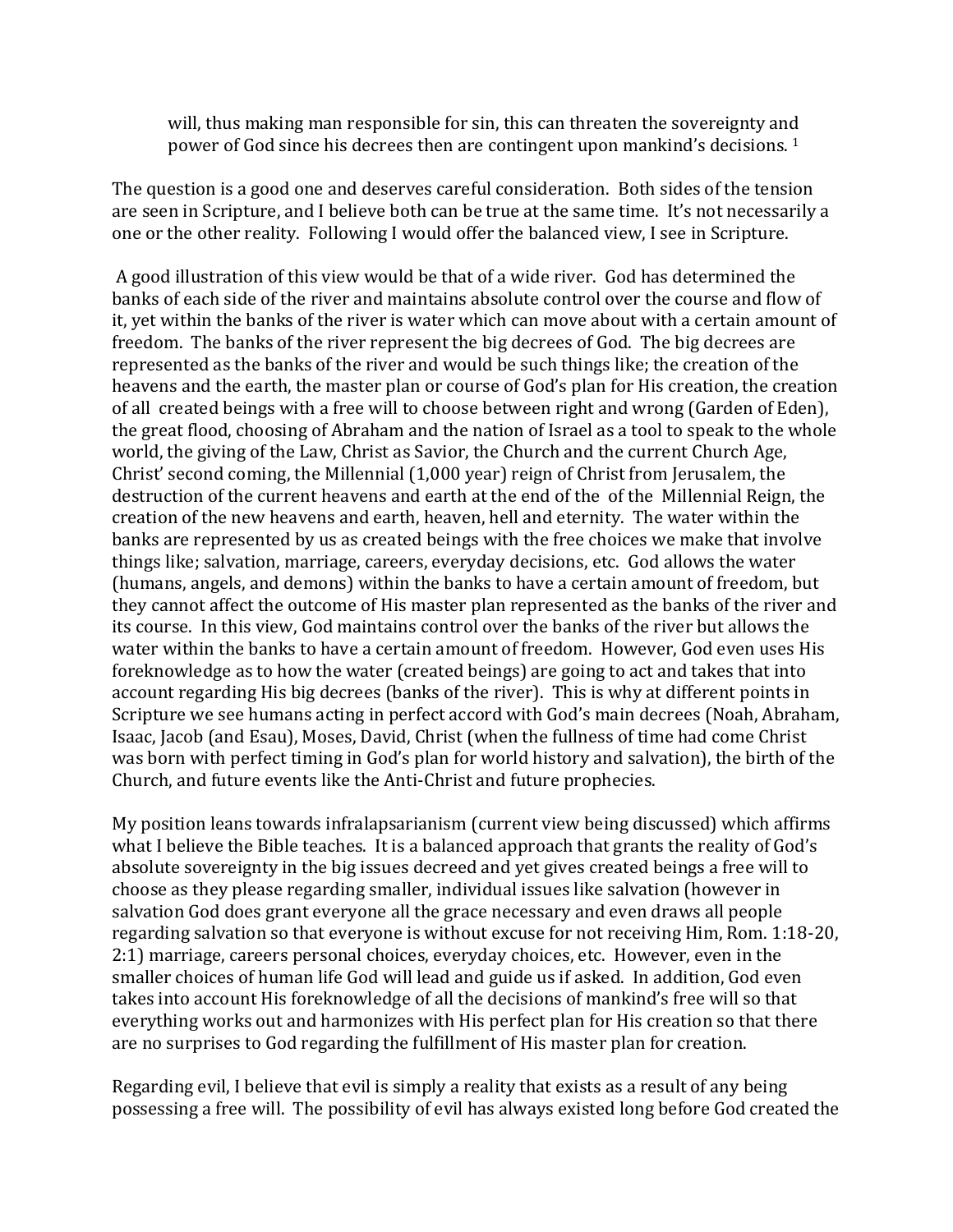universe and created beings but He chose not to do evil, so it wasn't a living or present reality. As soon as God created beings and gave them a free will, then the possibility of evil became a greater reality and eventually Satan, along with a third of the angels and mankind, chose evil and therefore evil is now a present reality.

So, in summary, God has made decrees and has set boundaries (banks of a river) for the course of His creation, however, He has given created beings a free will and allows them to exercise this free will (water within the banks) as long as they are limited to the boundaries of the banks of the river. And within these two realities, God uses His foreknowledge to take into account the actions of His created beings and uses them in the course of His decrees. Regarding salvation, God foreknows those who will be saved (Rom. 8:28-30) and according to His foreknowledge gives them grace to receive His salvation.

## **Biblical Teaching**

**Pentateuch** – The opening chapters of the Bible clearly reveal that it is God who decrees the parameters of His creation. It is God who decides to create, what to create, how to create it, the order of it as marked out by days, times, and seasons, the freedom and limits given to created beings, and the overall course and purpose for His creation. These factors are not up for discussion and are part of the main decrees of God. God grants mankind freedom to choose between good and evil as represented in the Tree of Life and holds them responsible for their actions, but does not include them in deciding about His larger decrees. God then sends the great flood and saves Noah and his family, He then confuses the languages of mankind at the Tower of Babel, He chooses Abraham and nation of Israel as the key tool from which He will reveal Himself to the rest of mankind, and gives the Law at Mt. Sinai as the means to test mankind and show them that they are sinful and need a Savior. God also establishes covenants with Abraham and the nation of Israel and states that even if mankind fails to keep their part of the agreement that God will keep His word and carry out His plan regardless. It can be seen in this section of the Bible that it is clearly God who is carrying out His big decrees and while mankind has freedom to make choices, it is God who fulfills His plans both by His will and foreknowledge of what mankind will choose. So in keeping in line with the wide river analogy, God clearly establishes where the banks of the river are, the course and flow it will take, but grants created beings movement with these boundaries in the same way water has. Pages 299-301

**Historical Books** – God continues to establish and add to His decrees by showing that He is sovereign and in control of the banks of the river and its course, but at the same time giving mankind movement within the banks and then holding them responsible for this movement. God establishes another decree by establishing the Davidic Covenant with David whereby making the promise that through David's lineage will come the Messiah and Savior.

**Poetry and Wisdom** – The book of Job shows God's sovereignty in maintaining clear control over Satan and only allowing him to do what God allowed him. God also had a plan to show all mankind a "behind the scenes" look at how the spirit world operates and how God uses trials and suffering in the lives of mankind. God gave Job a free will to wrestle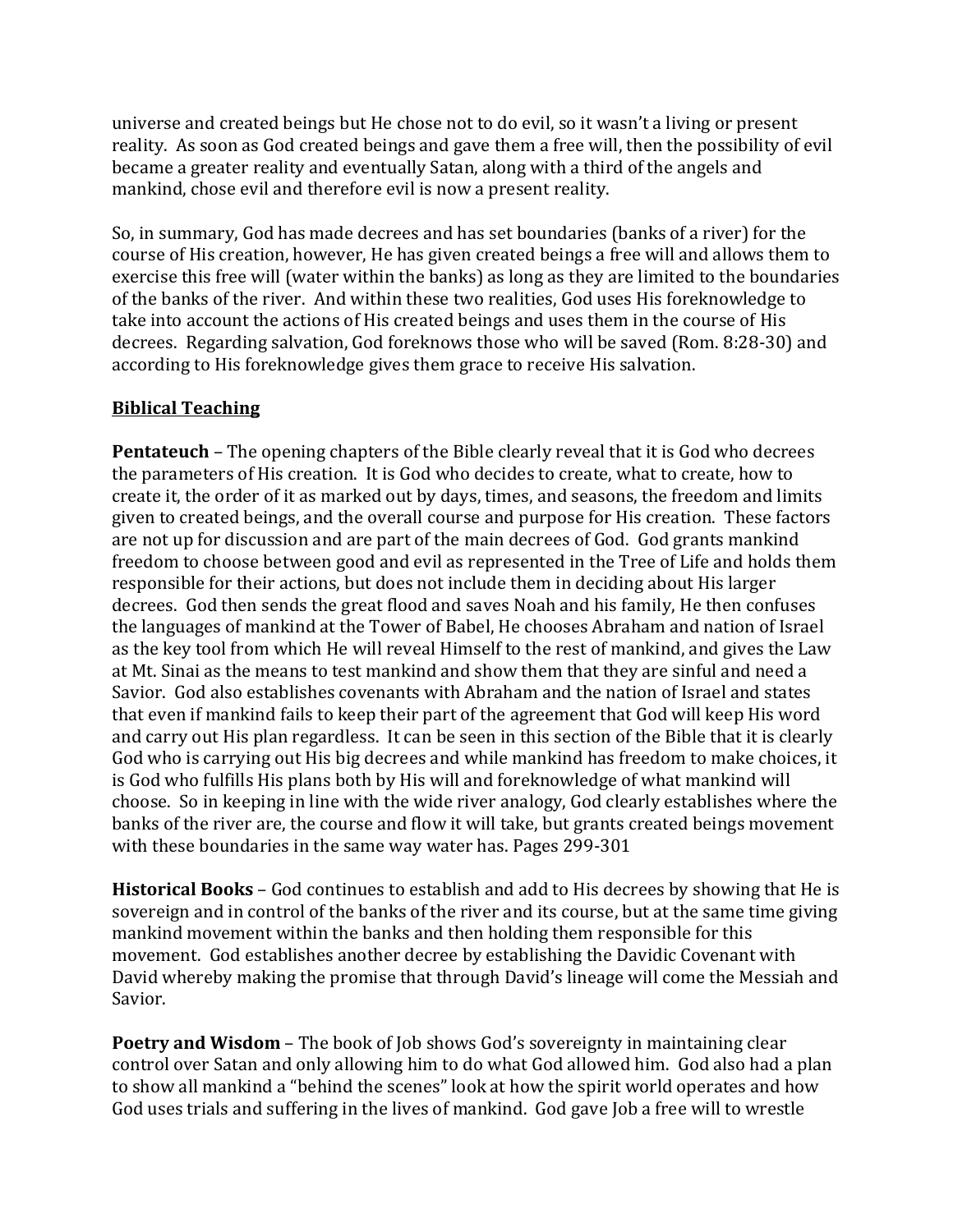with God's working in his life and blessed him for his upright choices while He was unhappy with Job's friend's wrong choices and thinking. Psalms and Proverbs acknowledge God's sovereign will as God elected, anointed and enthroned David's kingship and lineage so as to fulfill His covenant regarding the coming of the Messiah. Nonetheless, God punished those who rebelled against His grace and refused to follow Him. Ecclesiastes 7:29, makes a clarifying statement regarding God's creation of mankind and their free will, *"See, this alone I found, that God made man upright, but they have sought out many schemes"* (ESV).

**The Prophets** – This section shows as well that God moves forward with the course and purposes predetermined for His creation and at the same time, grants mankind freedom to move within the boundaries He has determined. God holds the nation of Israel accountable for their free choices by sending both the northern and southern tribes into captivity to punish them for their sins and hold them responsible. At the same time, God raises up kings of other surround nations to carry out these captivities which confirms His sovereignty. In addition, God raises up kings and countries to help bring the nation of Israel back into their homeland after their captivity. God sovereignly protects the Davidic Covenant by keeping David's lineage intact and keeping a son of David on the throne until the Messiah comes. Isaiah 14:27, upholds God's sovereignty by stating, *"For the LORD of hosts has purposed, and who will annul it? His hand is stretched out, and who will turn it back* (ESV)? So, on one hand, we see the sovereignty of God and that nothing will thwart His purposes, but on the other hand, we see the free will of mankind being exercised and God's punishment and blessings being given in accord with the choices people make.

**Primitive Christianity/Acts** – In the Gospels and Acts, we see a perfect picture of both the sovereignty of God and the free will of mankind. Scripture says, "*But when the fullness of time had come, God sent forth his Son, born of woman, born under the law*" (Gal. 4:4 ESV). Here we see that God is in full control of not only the course of world history and His creation purposes but is also in full control of the exact timing of it all as well. We see that Christ' birth, rejection, death, and resurrection were grounded in God's sovereign plan for mankind. Peter testified on the day of Pentecost, "*Men of Israel, hear these words: Jesus of Nazareth, a man, attested to you by God with mighty works and wonders and signs that God did through him in your midst, as you yourselves know-- this Jesus, delivered up according to the definite plan and foreknowledge of God, you crucified and killed by the hands of lawless men"* (Acts 2:22, 23 ESV). Here we see the foreknowledge of God in play and how He used the wickedness of mankind to carry out His plans. While it was prophesied that Christ would die and that Judas would betray Jesus, these people were still held accountable for their free choices and called wicked. We also see in the Gospels countless references by Christ of the reality of hell and the judgments to come upon all who didn't repent. These same judgments are carried over and mentioned in Acts as well. Page 306

**Pauline Corpus** – In the body of the letters the Apostle Paul wrote through the inspiration of the Holy Spirit, we see many references to the Sovereignty of God and the free will of mankind. We see in Eph. 1:9-11, that God has a plan and works everything out according